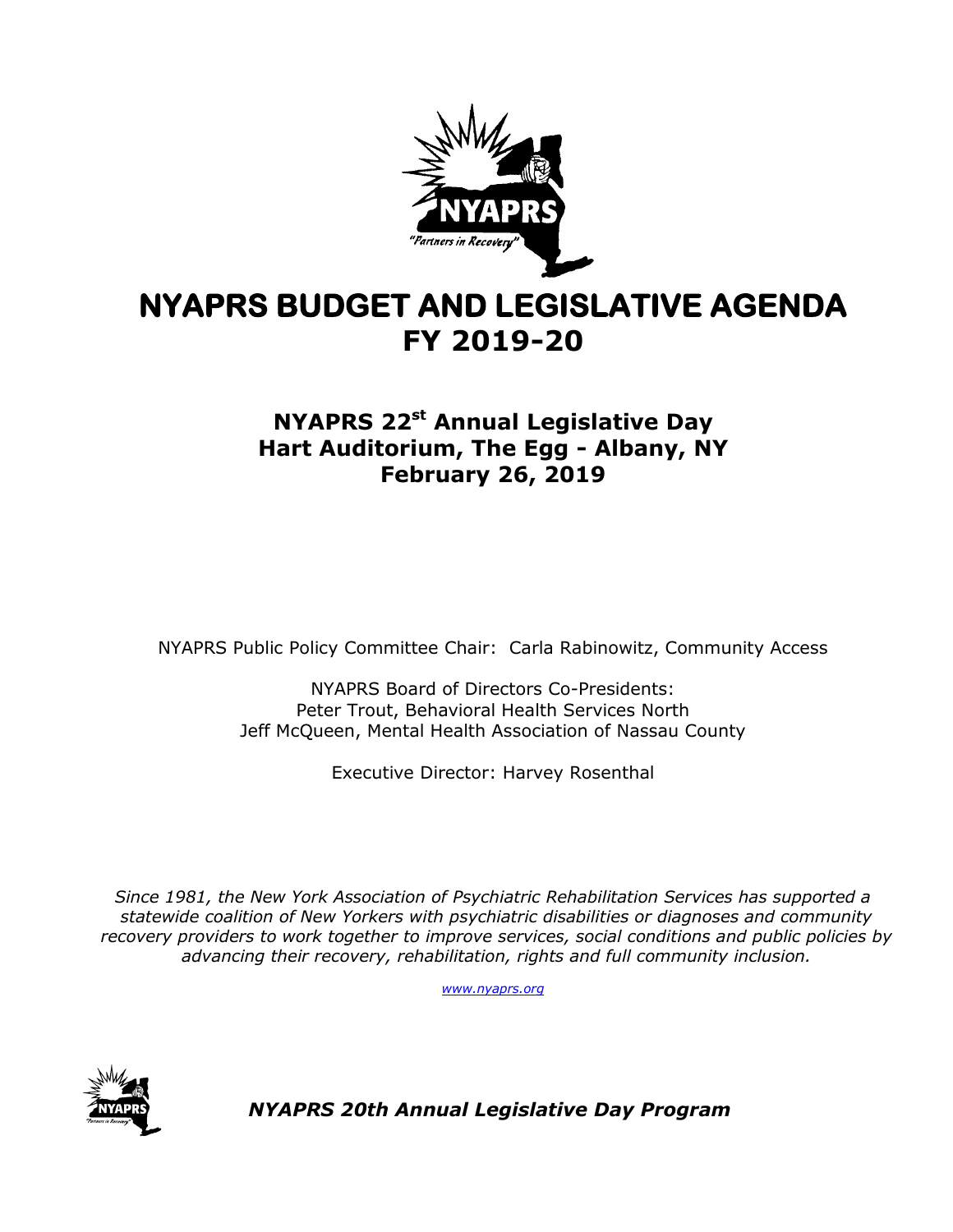### *Tuesday, February 26, 2019 Hart Auditorium at The Egg, Albany, NY*

#### **Program Schedule**

- **9:30 am Breakfast, Check-In Hart Auditorium, The Egg**
- **10:00 am Welcome**: NYAPRS Co-Presidents Jeff McQueen and Peter Trout Public Policy Committee Chair Carla Rabinowitz
- **10:05 am NYAPRS 2019-2010 State Public Policy Priorities**
	- **1. Address the Mental Health Housing Crisis! Fund OMH Housing Rate Increases**

Doug Cooper, ACL; Tiffany Monti, Federation of Organizations

- **2. Approve a 2.9% Cost of Living Adjustment for Human Service Nonprofits** Glenn Liebman, MHANYS; Phyllis Fisher, Community Access
- **3. Support Criminal Justice Initiatives** 
	- **HALT the Torture of Solitary Confinement**: Victor Pate, Doug Van Zandt, Alicia Barraza, The Campaign For Alternatives To Isolated Confinement
	- **Increase Access to Crisis Intervention Teams:** Wendy Burch, Matthew Shapiro, NAMI-NYS
	- **Restart Medicaid 30 Days Before Prison & Jail Release** Harvey Rosenthal
- **4. Increase Access to Mental Health and Substance Use Treatment**
- **5. Extend Funding for Intensive Voluntary Outreach and Treatment Initiative; Oppose Expansion and Permanence of Kendra's Law** – Harvey Rosenthal, NYAPRS
- **6. Reinvesting In Local Community Mental Health Services***:* Harvey Rosenthal
- **7. Restore Prescriber Prevails Protections:** Harvey Rosenthal, NYAPRS
- **8. Thank State Legislators and Governor Cuomo for Enactment of Legislation Prohibiting Gender Conversion Therapy:** Jamie Papapetros, NYS Psychiatric Association
- **11:05 am Featured Speakers**
	- **Shelly Weizman,** Assistant Secretary for Mental Hygiene
	- **Senator David Carlucci**: Chair, Senate Mental Health and Developmental Disabilities Committee
	- **Assemblywoman Aileen Gunther**, Chair, Assembly Mental Health Committee
	- **Assemblyman Jeffrion Aubry**, NYS Assembly Speaker Pro Tempore
	- **Dr. Ann Sullivan,** Commissioner, NYS Office of Mental Health

#### **11:20 am NYAPRS Annual Awards**

- **Lifetime Achievement Awards:** Sylvia Lask, Jim Cashen
- **Public Education Award: Liz Benjamin**, Capital Tonight
- **11:40 am Role Play of Legislative Advocacy Meetings**
- **12:00 pm Lunch**

P

- **12:30 pm News Conference**
- **12:30 pm Capital March starting at the West Steps**
- **1:30 pm Meet with State Legislators**
- **4:00 pm Re-group at Buses, Return Home**

*The New York Association of Psychiatric Rehabilitation Services represents a statewide partnership of thousands of New Yorkers who use and/or provide community mental health services and who are dedicated to improving services and social conditions for people with psychiatric disabilities by promoting their recovery, rehabilitation, rights and community inclusion*

*[www.nyaprs.org](http://www.nyaprs.org/)*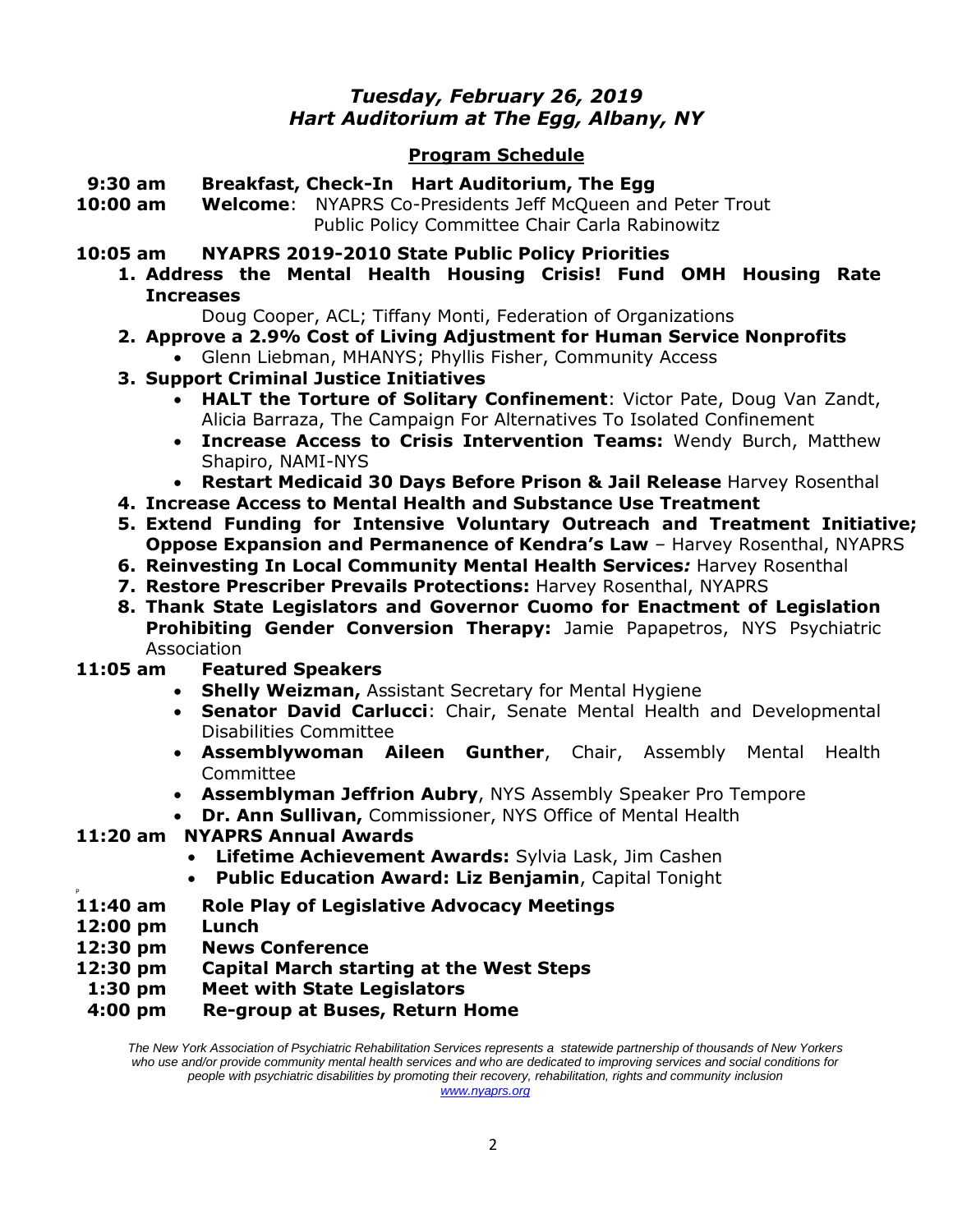



### **HOUSING IS ESSENTIAL TO MENTAL HEALTH RECOVERY!** *We Must Address the Mental Health Housing Crisis!*

**Background**: There is no recovery without stable housing and consistent, reliable and accessible staffing and supports.

However, while New York State has been a leader in creating new housing for people with mental health conditions, it has not provided the funding necessary to help housing agencies to keep pace with steadily increasing costs, leading to a full scale crisis where housing programs are forced to greatly struggle to attract and retain a talented workforce, resulting in high turnover and staff shortages! Further, some providers are now declining to bid on new housing initiatives because the rates are simply too low

Housing providers can receive \$7,600 to \$25,000 per person, per year, depending on housing model and geography – these levels are not enough for providers to provide quality care and to comply with their obligations under contract and regulations.

Also, by adequately funding community-based mental health housing, our taxpayers will not have to pay for the costs of much more expensive institutionalization, hospitalization, emergency care, incarceration, and homelessness.

As a very active member of the "Bring it Home, Better Funding for Better [Care"](http://www.bringithomenys.org/) campaign, NYAPRS has long been asking state leaders for increased financial support to help maintain New York's essential community-based mental health housing system.

This year's Executive budget adds only \$10 million in increases to supported housing and SRO programs.

We must now turn to our state legislators to give housing providers the funding levels they require before that system is no longer viable, putting access to basic housing and supports for many New Yorkers with major mental health conditions at serious risk.

### *Action: NYAPRS joins hundreds of agencies, advocates, families and faith based groups who make up the Bring It Home! Campaign in urging policy makers to:*

*Phase in \$161 million over the next 5 years.* 

*The New York Association of Psychiatric Rehabilitation Services represents a statewide partnership of thousands of New Yorkers who use and/or provide community mental health services and who are dedicated to improving services and social conditions for people with psychiatric disabilities by promoting their recovery, rehabilitation, rights and community inclusion [www.nyaprs.org](http://www.nyaprs.org/)*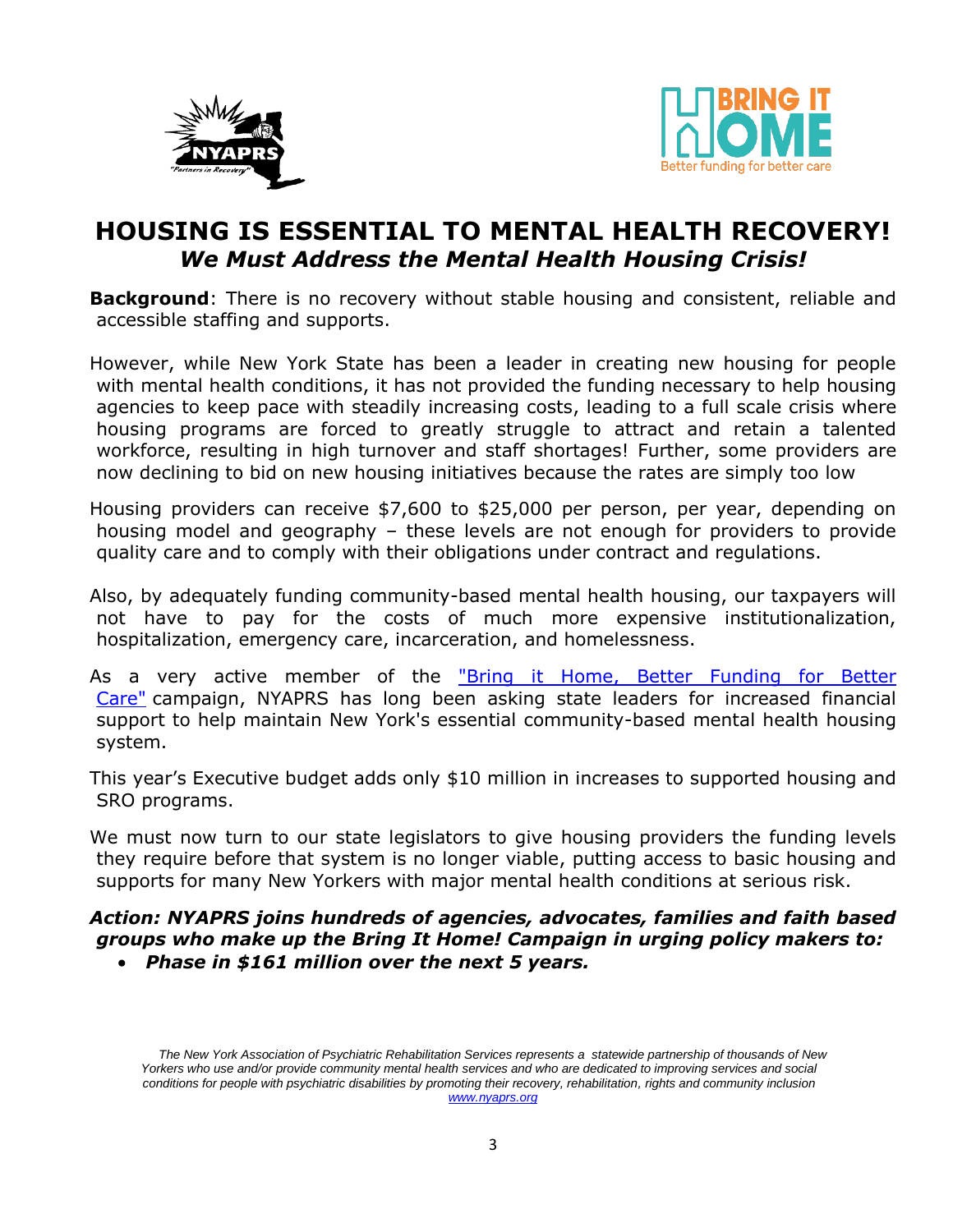

# *A 2.9% COST OF LIVING ADJUSTMENT for the HUMAN SERVICES SECTOR*

NYAPRS and our colleagues in the behavioral health and broader human services sector seek a long promised and long deferred 2.9% Cost of Living Adjustment (COLA) to address a crisis in funding that has produced unmanageable vacancy and turnover rates and agency operating challenges that jeopardize their ability to support New Yorkers with serious mental health and substance use related needs.

These funds are critical to allow our agencies to address alarming increases in deaths due to opioid use and suicide, including a growing number of attempts among children under 10 years old, and steadily mounting rates of homelessness and incarceration.

The nonprofit human services workforce is, in effect, an indirect government workforce. Given our charitable missions, nonprofits have readily stepped forward to accept this public service delivery responsibility. However, New York State has not held up its full end of the bargain.

On January 14, our coalition released a newly compiled survey that pointedly demonstrated the magnitude of their workforce crisis, showing a 35% statewide turnover rates and 14% vacancy rates for the behavioral health workforce. In New York City alone, the turnover rate was over 45%.

The entire behavioral health advocacy community stands together in support of a 2.9% COLA for the broader human services sector. Though the COLA is proposed in the budget every year, it ends up being rejected by the Executive for most of the last decade. This has resulted in a shortfall of over \$500 million dollars to our sector.

The not for profits in the behavioral health community are on the front lines every day providing housing, treatment and support to over one million New Yorkers. In order to prevent the opioid epidemic, the increase in suicide completions and the increase in homelessness and incarceration, we need the valued support of the behavioral health sector.

In addition, over 80% of the human service workforce is comprised of women and over 40% are individuals of color. Many of these individuals are working one or two additional jobs. We urge your support to insure that \$140 million is included in this year's budget to help provide the necessary funding to help support New York's human services nonprofits.

#### *Action: We seek a \$140 million COLA back to January 1, 2019, to maintain the state's commitment to our extremely hard pressed and essential human services work force and agencies.*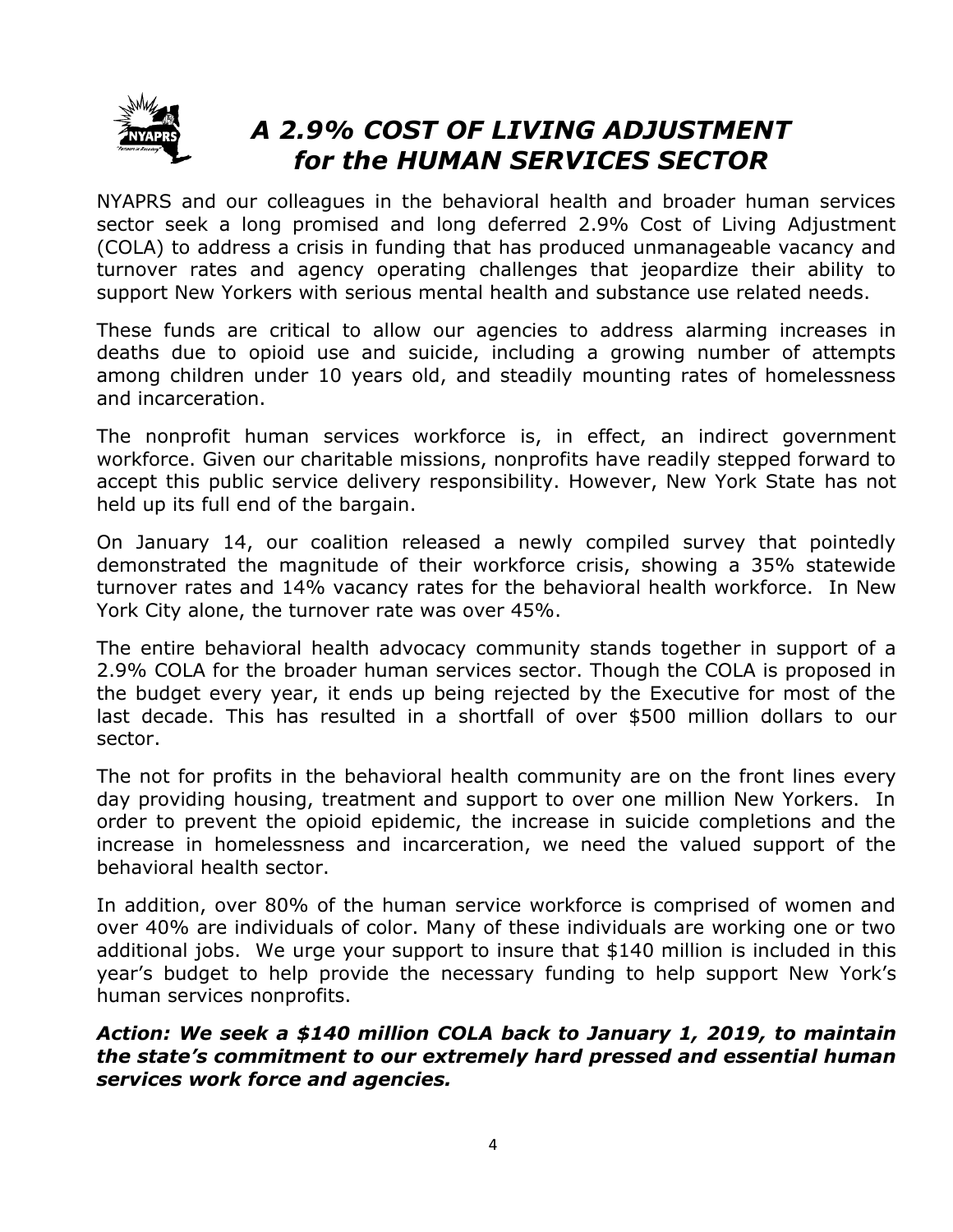*The New York Association of Psychiatric Rehabilitation Services represents a statewide partnership of thousands of New Yorkers who use and/or provide community mental health services and who are dedicated to improving services and social conditions for people with psychiatric disabilities by promoting their recovery, rehabilitation, rights and community inclusion [www.nyaprs.org](http://www.nyaprs.org/)*



### **REFORM OUR CRIMINAL JUSTICE SYSTEM!** *Expand Funding for Crisis Intervention Teams*

**Background**: The pathway to a life in the criminal justice system begins with encounters with law enforcement.

Too often, police officers have been called on to intervene in circumstances with people in mental distress for which they have not been adequately prepared, too often leading to avoidable incarcerations and tragedies. **At least 25% of people who were fatally shot last year had a mental illness, according to the Washington Post.**

That's why NYAPRS has long advocated for the use of Crisis Intervention Teams (CIT) across New York. CIT is a highly acclaimed model that matches police training with improved local systems collaboration that has been replicated in 2,700 cities across the United States, including Philadelphia, Houston, San Diego, Los Angeles and Chicago.

Over the past 3 years, state legislative leaders have heard our call and responded with \$4.8 million in onetime funds to bring Crisis Intervention Team and other diversionary models to a number of jurisdictions across the state. For example, Senate allocation went to the following communities:

- Auburn
- Binghamton
- Clarkstown
- Hempstead
- Newburgh
- Syracuse
- Poughkeepsie
- Niagara Falls
- Kingston
- Lockport
- Saugerties
- Greece

Utica

as well as to St Lawrence, Cattaraugus, Orleans, Putnam, Broome, Dutchess, Essex, Greene, Genesee, Ontario, Seneca, Niagara, Wayne, Wyoming, Monroe and Ulster Counties.

*In 2019, CIT initiatives will be extended to Steuben, Yates, Cayuga and Suffolk counties and to Amsterdam, Montgomery County.* 

We are extremely grateful to our mental health committee chairs Senators Ortt and Carlucci and Assemblywoman Gunther for generous support over the past 3 years, and urge the Legislature to bring another complement of critically needed CIT initiatives to a new set of jurisdictions this year.

#### *Action: We seek a \$1.5 million allocation to bring the Crisis Intervention Team model to counties across New York.*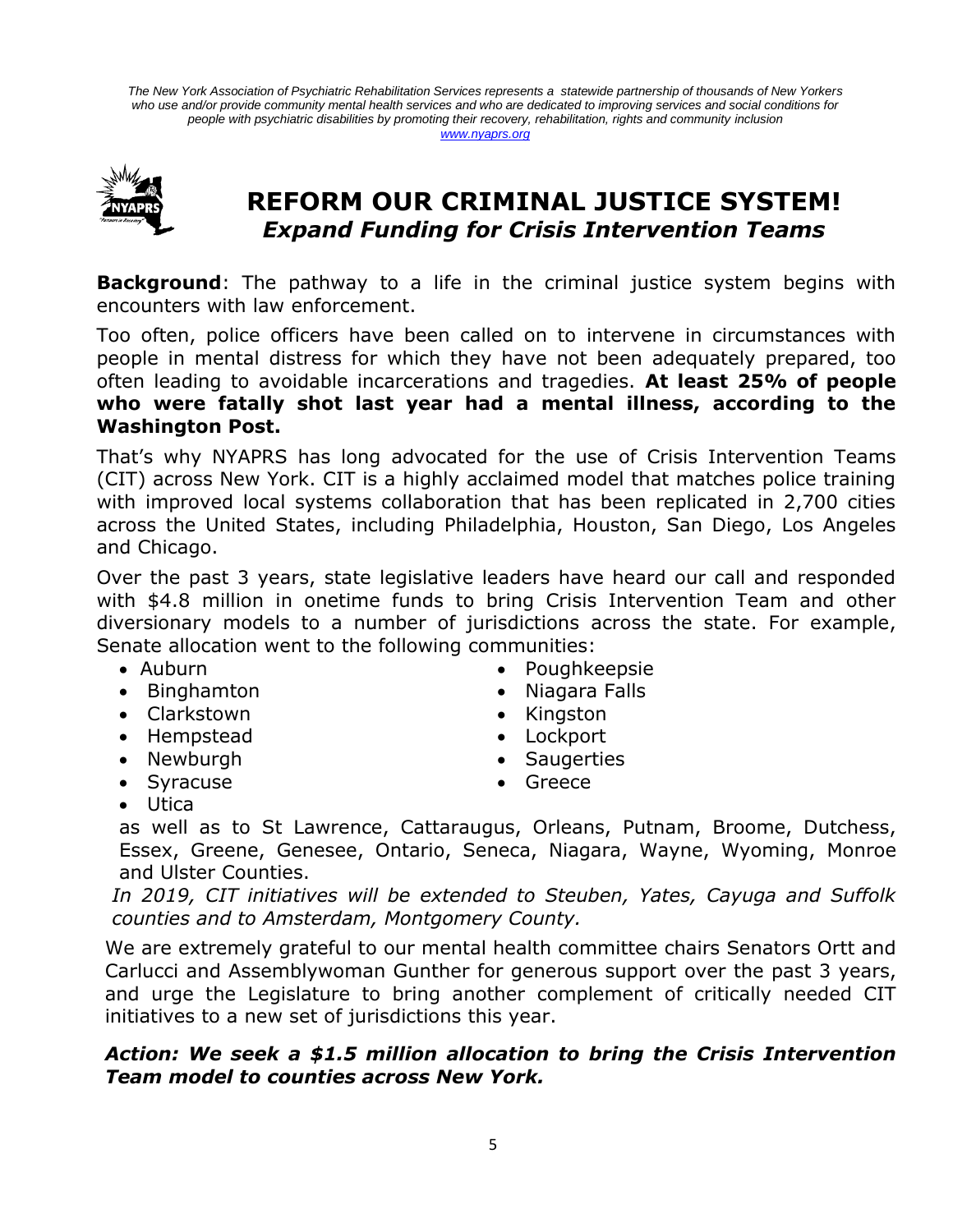*The New York Association of Psychiatric Rehabilitation Services represents a statewide partnership of thousands of New Yorkers who use and/or provide community mental health services and who are dedicated to improving services and social conditions for people with psychiatric disabilities by promoting their recovery, rehabilitation, rights and community inclusion [www.nyaprs.org](http://www.nyaprs.org/)*



### **REFORM OUR CRIMINAL JUSTICE SYSTEM!** *'HALT' THE TORTURE IN OUR STATE PRISONS*

**Background:** Imprisoned people in solitary confinement (known also as disciplinary confinement, Special Housing Units (SHU), and Keeplock) spend twenty-three to twenty-four hours a day in barren concrete cells.

Many of these individuals have extensive mental health needs: a recent federal study found that "29% of prison inmates and 22% of jail inmates with current symptoms of serious psychological distress had spent time in restrictive housing in the past 12 months."

Despite the passage of SHU Exclusion Legislation in 2008 that seriously limited the number of individuals with major mental health conditions, **there are currently almost 900 people on the OMH caseload in the SHU**, according to the Correctional Association of NYS. Further, **30% of the suicides in 2014-16 happened in solitary confinement and rates of suicide attempts and self-harm were 11 times higher in solitary confinement than in the general prison population.** For the first half of 2017, the suicide attempts in SHU remain high, representing 36% of the 80 attempts occurring during January through most of June 2017.

Colorado has implemented a 15-day limit in its prisons and reduced the number of people in solitary from 1,500 to 18. HALT would similarly include a 15-day limit on solitary, and would create more humane and effective alternatives.

New York still has a higher percentage of people in solitary (5.8%) than then national average (4.4%) and much higher than states that have reformed solitary (less than 1% to 2%). HALT is the only legislation in NY that would address this problem, place total time limits on solitary, and end the torture of solitary for all people.

NYAPRS strongly urges state legislators to approve **HUMANE ALTERNATIVES TO LONG-TERM (HALT) SOLITARY CONFINEMENT ACT 'HALT' legislation** to:

- Prohibit the segregation of young and elderly people, people with intellectual, physical and mental disabilities, pregnant women and new mothers,
- End long term solitary confinement: place a limit of 15 consecutive days and a limit of 20 total days in a 60 day period on the amount of time any person can spend in segregated confinement.
- Create new Residential Rehabilitation Units as a more humane and effective alternative to provide segregated confinement and one that provides meaningful human contact and therapeutic, trauma-informed, and rehabilitative programs.
- Require training for Residential Rehabilitation Unit staff and hearing officers, public reporting on the use of segregation and oversight of the bill's implementation.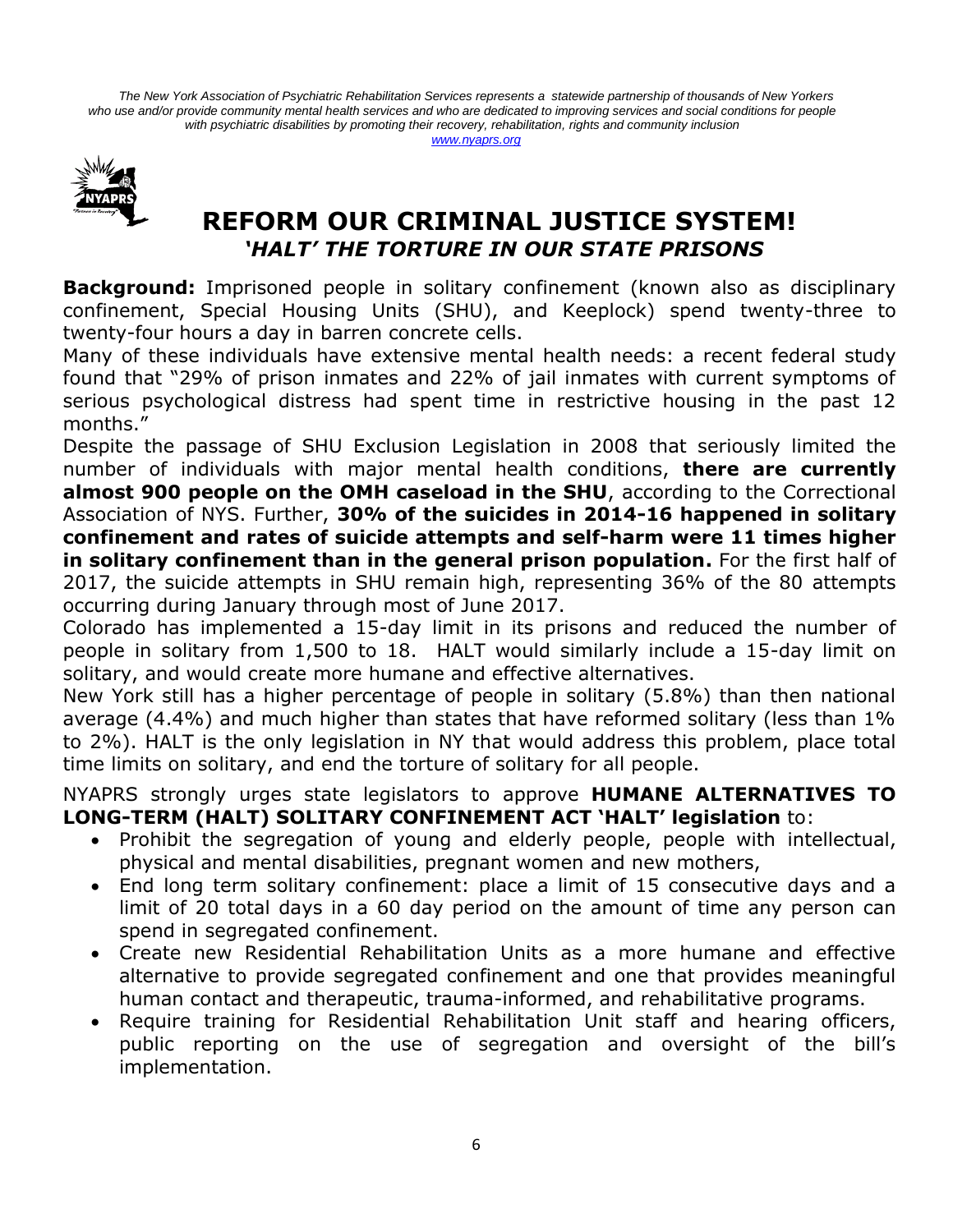### *Action: Pass Assembly 3080-B (Aubrey); Senate 4784-A (Sepulveda)*

*The New York Association of Psychiatric Rehabilitation Services represents a statewide partnership of thousands of New Yorkers who use and/or provide community mental health services and who are dedicated to improving services and social conditions for people with psychiatric disabilities by promoting their recovery, rehabilitation, rights and community inclusion [www.nyaprs.org](http://www.nyaprs.org/)*



### **REFORM OUR CRIMINAL JUSTICE SYSTEM!** *Restore Medicaid 30 Days Prior to Prison and Jail Release*

NYAPRS is in strong support of a current proposal, referenced in this year's Executive Budget, to seek federal approval to restart Medicaid coverage to vulnerable individuals in the criminal justice system during their last 30 days of incarceration for medical, pharmaceutical, and behavioral health care coordination services.

Currently, incarcerated individuals who are Medicaid-eligible cannot receive Medicaid-covered services prior to release under current state and federal law.

As a result, these individuals often have to wait 45 days to get the medications and services that best enable them to successfully transition to the community and avoid relapse, recidivism and tragedy, including a 12-fold rise in the risk of death in the first two weeks post-release.

Last year, NYAPRS successfully joined with the Legal Action Center and other advocates to help win a change in the Social Services Law that authorized the state to seek this federal waiver.

If New York is able to gain federal authorization to implement this waiver, we will be the first state in the nation to take such a huge step in transforming the criminal justice system from a punishment to a treatment-focused model.

#### *Action: No Legislative Action Required.*

#### **We strongly support the Administration's plan to seek federal approval to restart Medicaid coverage to individuals in the criminal justice system during their last 30 days of incarceration**

*The New York Association of Psychiatric Rehabilitation Services represents a statewide partnership of thousands of New Yorkers*  who use and/or provide community mental health services and who are dedicated to improving services and social conditions for *people with psychiatric disabilities by promoting their recovery, rehabilitation, rights and community inclusion [www.nyaprs.org](http://www.nyaprs.org/)*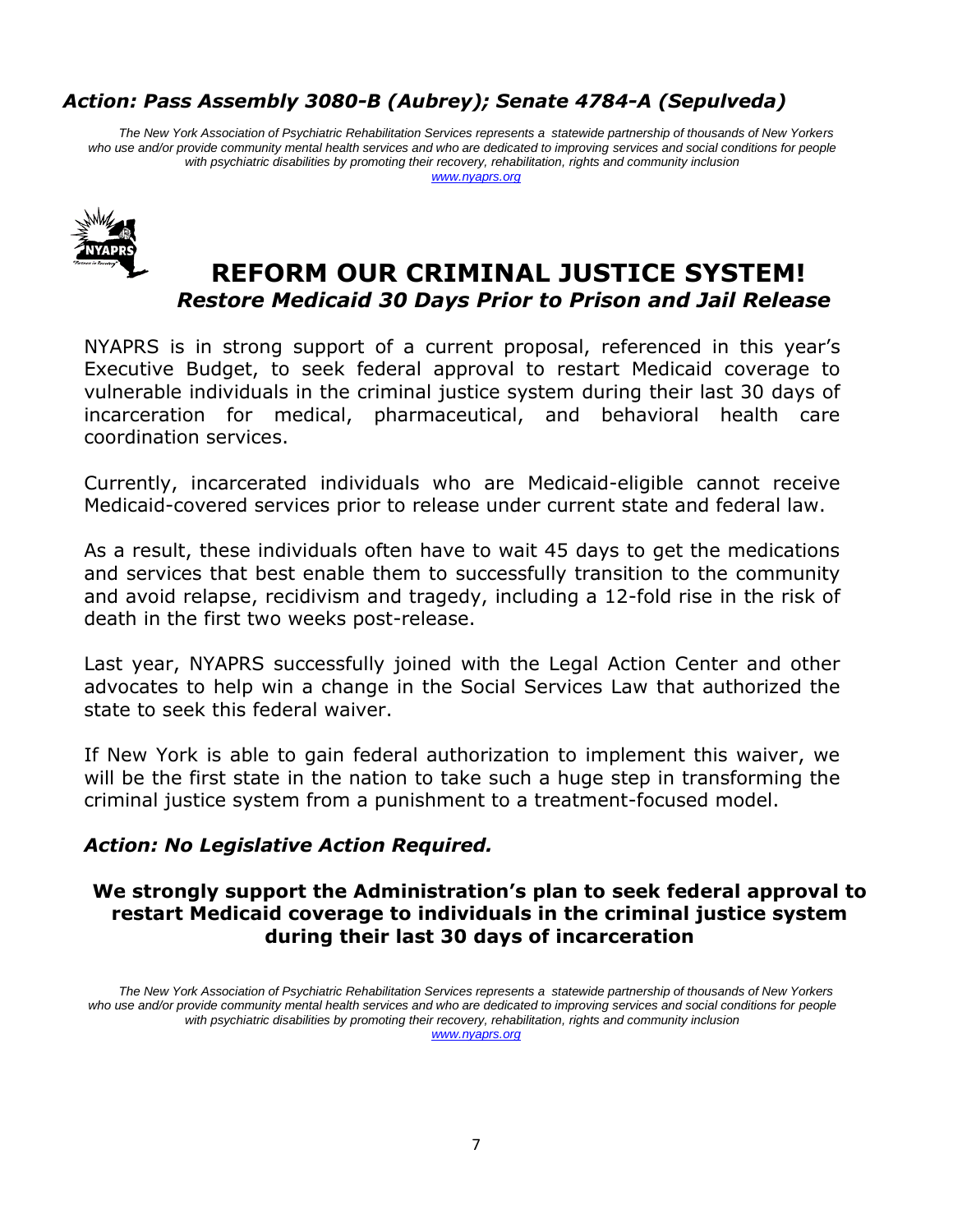

### **INCREASE ACCESS TO BEHAVIORAL HEALTH SERVICES**

NYAPRS is extremely supportive of the Governor's proposed to ensure greater access to critically needed behavioral health services.

The passage of the new parity law will provide greater public information about Health plans and their lack of coverage of Behavioral Health Benefits through the Department of Financial Services (DFS) Web Site.

The Budget includes funding to create greater scrutiny of health plans based on the hiring of more staff at DFS and DOH who will be able to monitor plans.

The Budget also ensures that OMH will now be helping to define medical necessity standards as they apply to needed mental health services and requires that health plan mental health utilization review staff must have "subject matter expertise" in this area.

Further, the Governor also proposes to increase access to SUD and psychiatric care by:

- Increasing SUD inpatient coverage without prior health plan authorization from 14 to 21 days
- Increasing coverage for SUD outpatient treatment without prior health plan authorization from 2 weeks to 3 weeks or 14 to 21 visits
- Approving inpatient psychiatric care for youth without prior health plan authorizationl during the initial 14 days of treatment;
- Allowing OASAS to designate a standard utilization review tool for in State SUD treatment, versus giving plans to option of applying differing standards of service approval.
- Requiring naloxone coverage (reverses effects of opioid overdoses)
- Requiring general hospital emergency departments to have policies and procedures in place for providing medication assisted-treatment (MAT) prior to patient discharge.
- Prohibiting prior authorization for medication assisted treatment (e.g. buprenorphine (Suboxone) methadone and extended release naltrexone (Vivitrol).
- Prohibiting insurers from retaliating against providers that report insurance law violations to State agencies;
- Requiring insurers to post additional detail regarding their behavioral health provider networks (including whether or not in-network BH providers are accepting new patients);
- Prohibiting multiple co-payments per day and requires behavioral health copayments be equal to a primary care office visit and
- Requiring insurers to provide their most recent comparative analysis for insureds;

*The New York Association of Psychiatric Rehabilitation Services represents a statewide partnership of thousands of New Yorkers who use and/or provide community mental health services and who are dedicated to improving services and social conditions for people with psychiatric disabilities by promoting their recovery, rehabilitation, rights and community inclusion*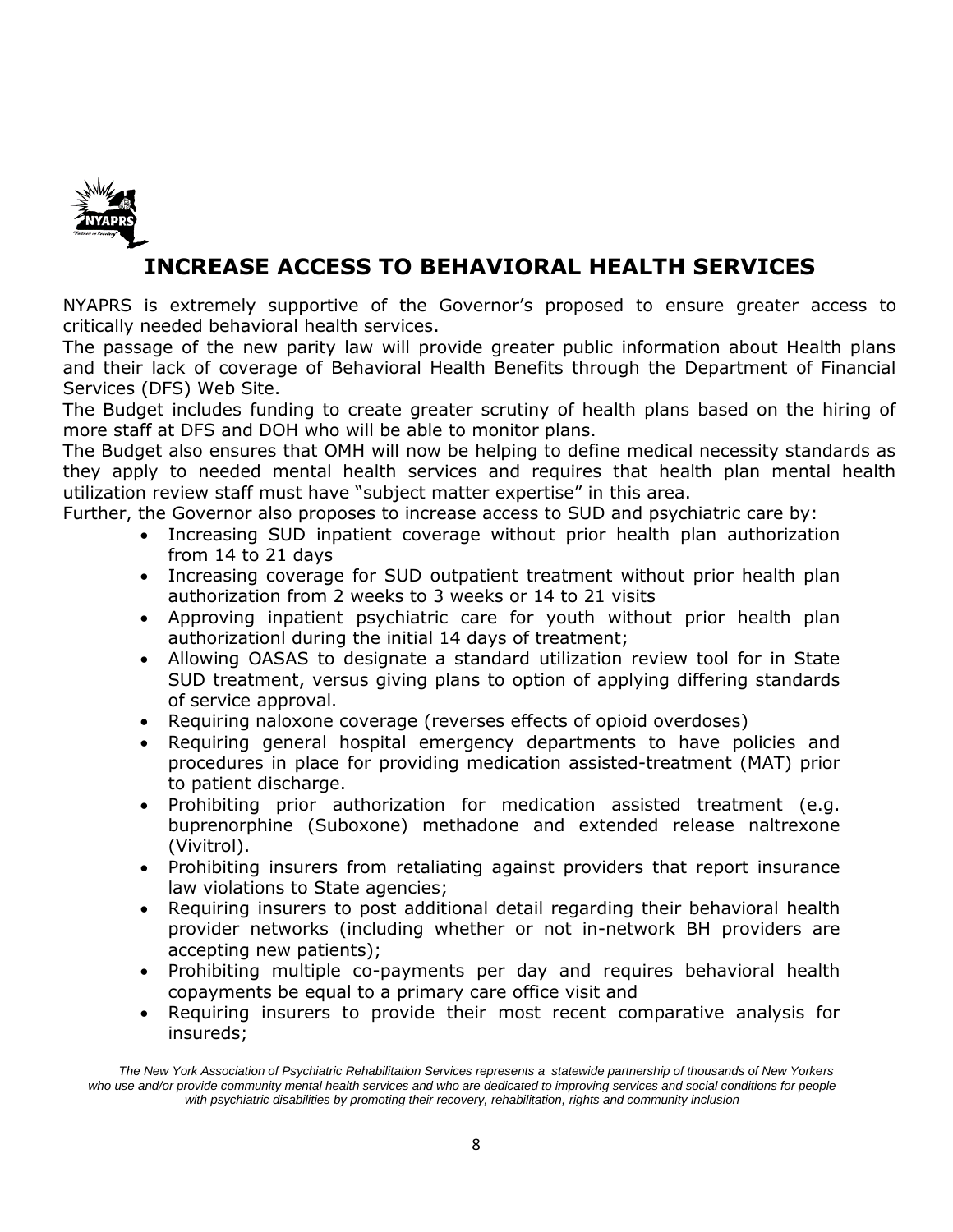

### **EXPAND SPECIALIZED VOLUNTARY TREATENT INNOVATIONS for INDVIDUALS and FAMILIES in CRISIS Oppose Expansion And Permanence Of Kendra's Law**

**Background**: NYS policy makers are regularly confronted with the challenge of how to best help individuals with serious mental health conditions who have not engaged in traditional treatment and who are at risk for avoidable crises, relapses, hospitalizations, incarceration and homelessness. In 1999, New York enacted Kendra's Law, which relies on mandatory outpatient treatment orders, sometimes called 'Assisted Outpatient Treatment' to coerce individuals into treatment. But what does the research on Kendra's law tell us?

#### **No Proof That Court Orders Produce Better Results**

- A 3-year study at Bellevue Hospital compared the impact of providing an enhanced, better-coordinated package of services to 2 groups, one with and one without a court mandate. Results: **"On all major outcome measures, no statistically significant differences were found between the two groups', suggesting that people do better when they are offered more and better services voluntarily**.
- Despite a NYS legislative directive to compare voluntary approaches and Kendra's Law court mandates, researchers failed to do so, conceding that they were only able to provide "a limited assessment of whether voluntary agreements are effective alternatives to initiating or continuing AOT" in their 2009 study
- In fact, a later review of that study found that **"the results do not support the expansion of coercion in psychiatric treatment."**

New York should be regarded as a national exemplar for FIXING NOT FORCING services that have failed to successfully engage individuals and families in crisis. Our mental health systems must not turn over our responsibilities to the courts and police and treat system failures as patient and family failures!

Last year, the Assembly approved a \$500,000 allocation to launch a new Project INSET model in Westchester County that is providing "immediate, intensive and sustained" response to people and families in crisis that is driven by the work of trained peer specialists.

The program has been taking referrals from area clinics, hospitals and correctional facilities and is helping scores of individuals who had previously not accepted community services to increase their participation, resulting in a reductions in avoidable hospital readmissions/stays and incarceration and promotion of improved health and family reunification.

#### *Ask: NYAPRS strongly urges state legislators to:*

- *Extend funding for this successful alternative to court mandated treatment by \$500,000*
- *Don't expand Kendra's Law's controversial program or make it permanent, to allow for ongoing legislative oversight of both the Law and the INSET Alternative*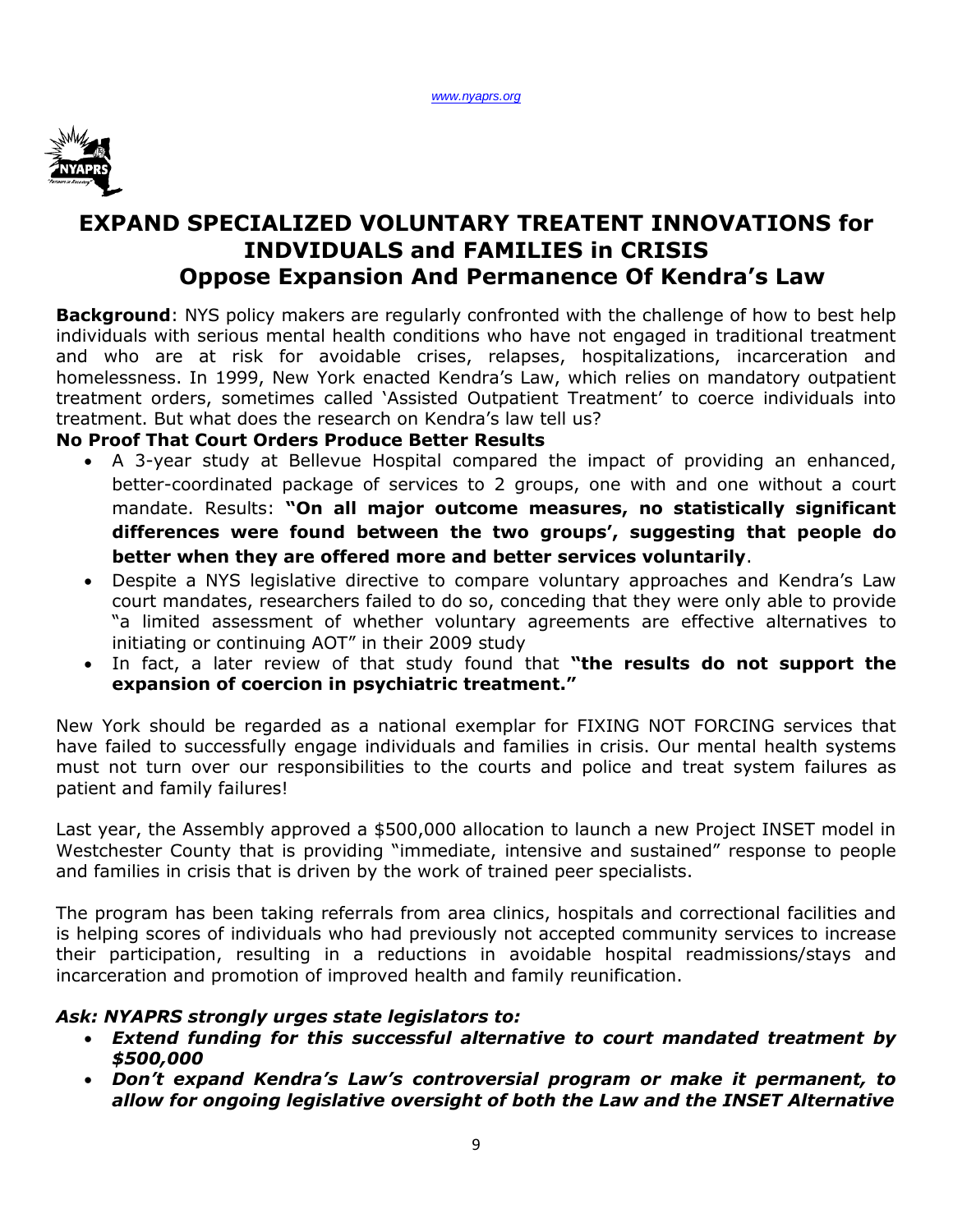*The New York Association of Psychiatric Rehabilitation Services represents a statewide partnership of thousands of New Yorkers*  who use and/or provide community mental health services and who are dedicated to improving services and social conditions for *people with psychiatric disabilities by promoting their recovery, rehabilitation, rights and community inclusion [www.nyaprs.org](http://www.nyaprs.org/)*



# **REINVESTING IN SPECIALIZED LOCAL COMMUNITY MENTAL HEALTH SERVICES**

**Background:** The budget also keeps faith with New York's long, progressive commitment to moving resources to best support people with more serious mental health needs to succeed in the community, in place of long or repeat stays in our state psychiatric hospitals.

In recent years, community reinvestment dollars have been used to create critically needed mobile intensive outreach teams, peer bridger and respite programs, crisis intervention, warm line and housing services for adults and children, family empowerment services, managed care transitional supports, forensic ACT team and social club services. See details at [https://www.omh.ny.gov/omhweb/transformation/.](https://www.omh.ny.gov/omhweb/transformation/) Towards those ends, the Executive Budget funds another annualized Community Reinvestment allocation of \$5.5 million, annualizing to \$11 million locally selected services and supports to further enhance our capability and capacity to support New

Yorkers with the most serious behavioral and physical health and social needs. **Action: NYAPRS strong supports \$5.5 million in transformative service enhancements across New York State regions and localities.** 

**---------------**

# **RESTORE PRESCRIBER PREVAILS PROTECTIONS**

**Background**: Prescriber Prevails policies allow prescribers to ensure that their patients are afforded the best and most effective medications they select, and not the cheapest. Many within our community require very specific medications in order to get the best results with the least degree of side effects, as regards both their behavioral and physical health related needs.

This year's Executive Budget proposes to eliminate prescriber prevails protections in both fee-for-service Medicaid and Medicaid Managed Care for all drug classes except for atypical anti-psychotics and antidepressants. While this year's budget contains an exemption for those mental health drugs, Medicaid members deserve equal protection around getting the medical treatment they and their prescribers choose.

NYAPRS thanks state legislators for their steadfast unwillingness to approve this policy and urges that you do that once again this year.

### *Action: Reject elimination of prescriber prevails protections for Medicaid beneficiaries.*

*The New York Association of Psychiatric Rehabilitation Services represents a statewide partnership of thousands of New Yorkers*  who use and/or provide community mental health services and who are dedicated to improving services and social conditions for people *with psychiatric disabilities by promoting their recovery, rehabilitation, rights and community integration*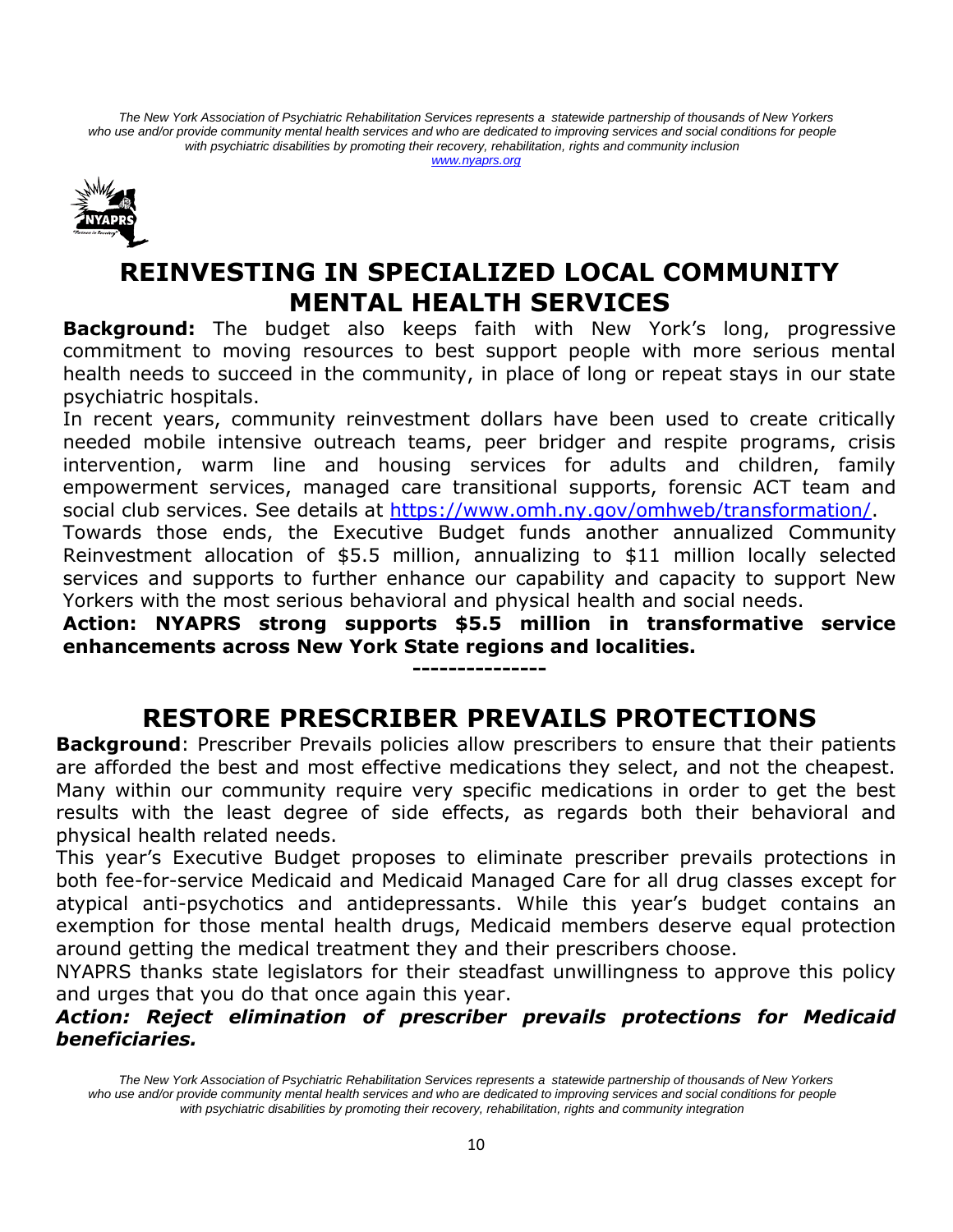

# **PROHIBITING GENDER CONVERSION THERAPY**

NYAPRS is very grateful to state legislators and Governor Cuomo for enactment of new legislation that designates engaging in sexual orientation change efforts by mental health care professionals upon individuals under 18 years of age as professional misconduct.

The measure, which passed 57-4 in the Senate and 134 to 3 in the Assembly, made New York the 15th state to ban the controversial practice, which is widely discredited by medical and mental health organizations.

So-called sexual orientation 'conversion therapy" has been roundly discredited by major medical and professional organizations. We were proud to stand with the American Medical Association, American Psychiatric Association, American Academy of Child and Adolescent Psychiatry, American Psychological Association and the National Association of Social Workers among others who have repudiated the practice.

We support the assertion that efforts to convert the sexual orientation of a minor exposes them to harmful consequences such as depression, self-loathing and suicidality.

Further in this regard, we echo our Commissioner of Mental Health, Ann Marie T. Sullivan, M.D., who has rightly stated that "homosexuality, bisexuality, or living as transgender, are not mental disorders and they should not be treated as such… we aim to protect the inalienable right of self-determination for New York youth, reducing the trauma this so-called [conversion] treatment can produce in the LGBT community, and helping to end the stigma that has been associated with being LGBT for far too long."

NYAPRS was very pleased to join a broad array of advocacy groups in support of this landmark bill and extends our very special thanks to the law's sponsors, Assembly Member Deborah Glick (Assembly 1046) and Senator Brad Hoylman (Senate Bill 1046).

*The New York Association of Psychiatric Rehabilitation Services represents a statewide partnership of thousands of New Yorkers*  who use and/or provide community mental health services and who are dedicated to improving services and social conditions for people *with psychiatric disabilities by promoting their recovery, rehabilitation, rights and community inclusion [www.nyaprs.org](http://www.nyaprs.org/)*

11